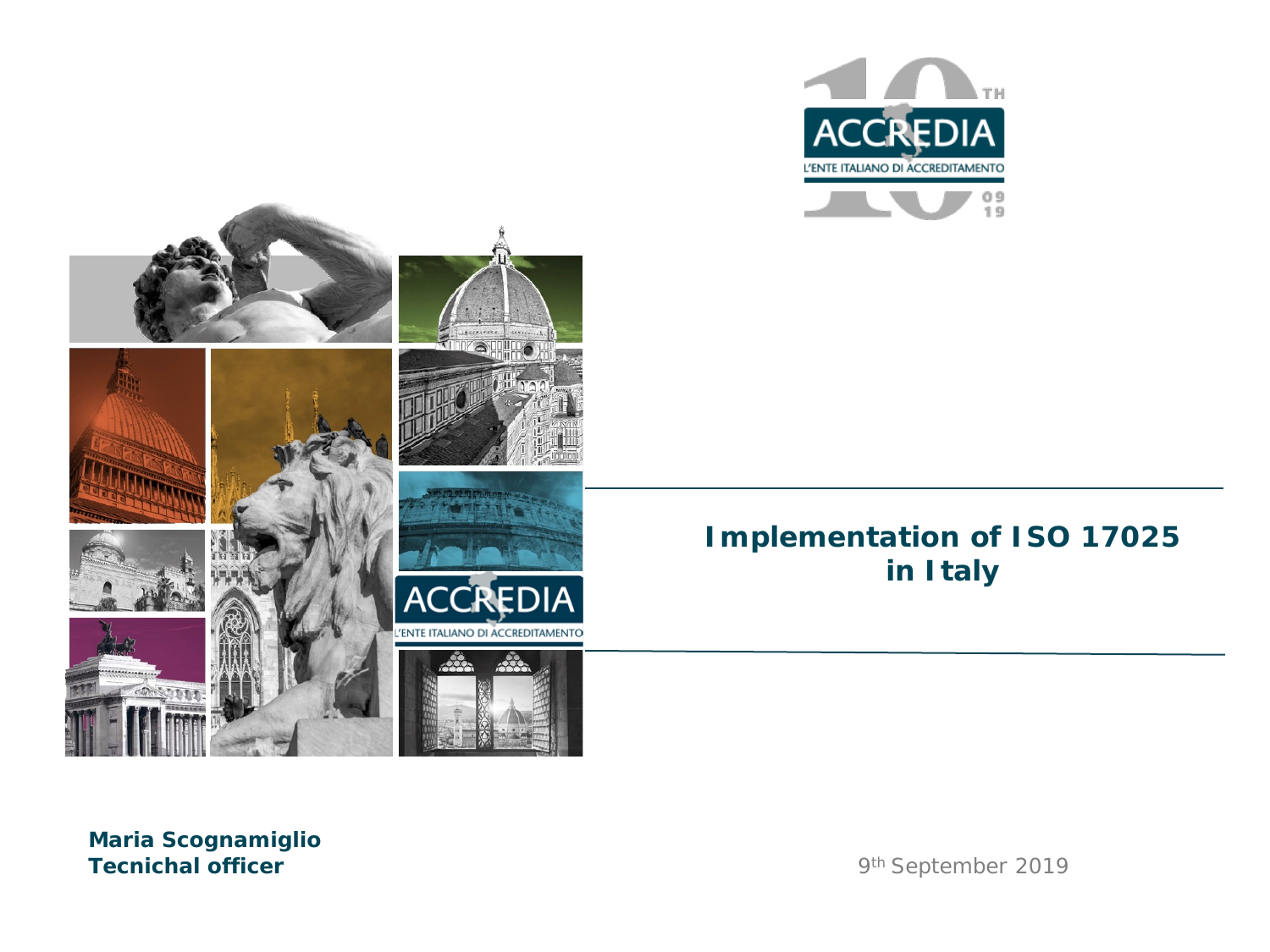

### Accreditated Laboratories

**Department of Testing Laboratories (DL) – Rome**

**Testing laboratories - ISO/TEC 17025: 1.208** 

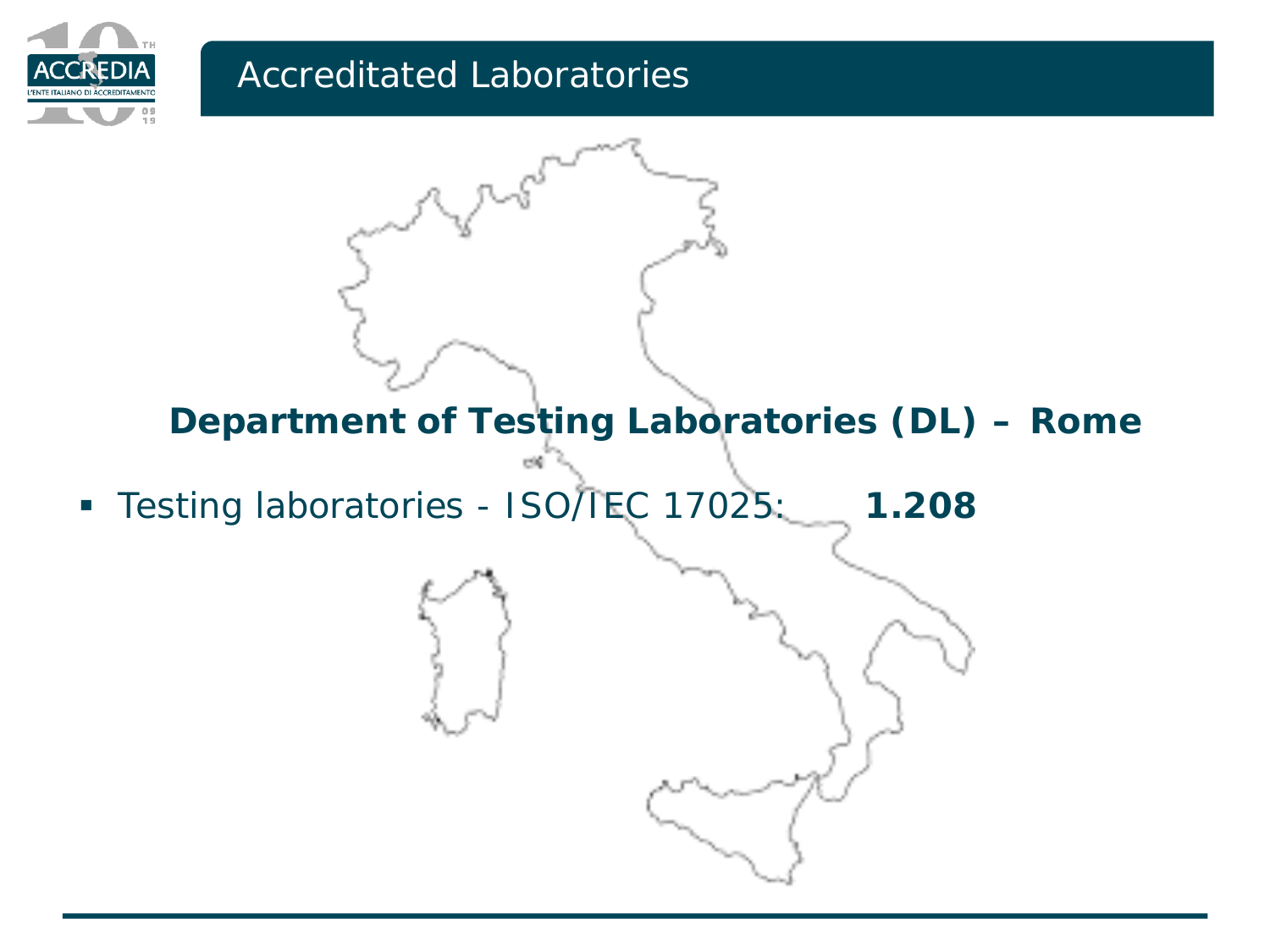

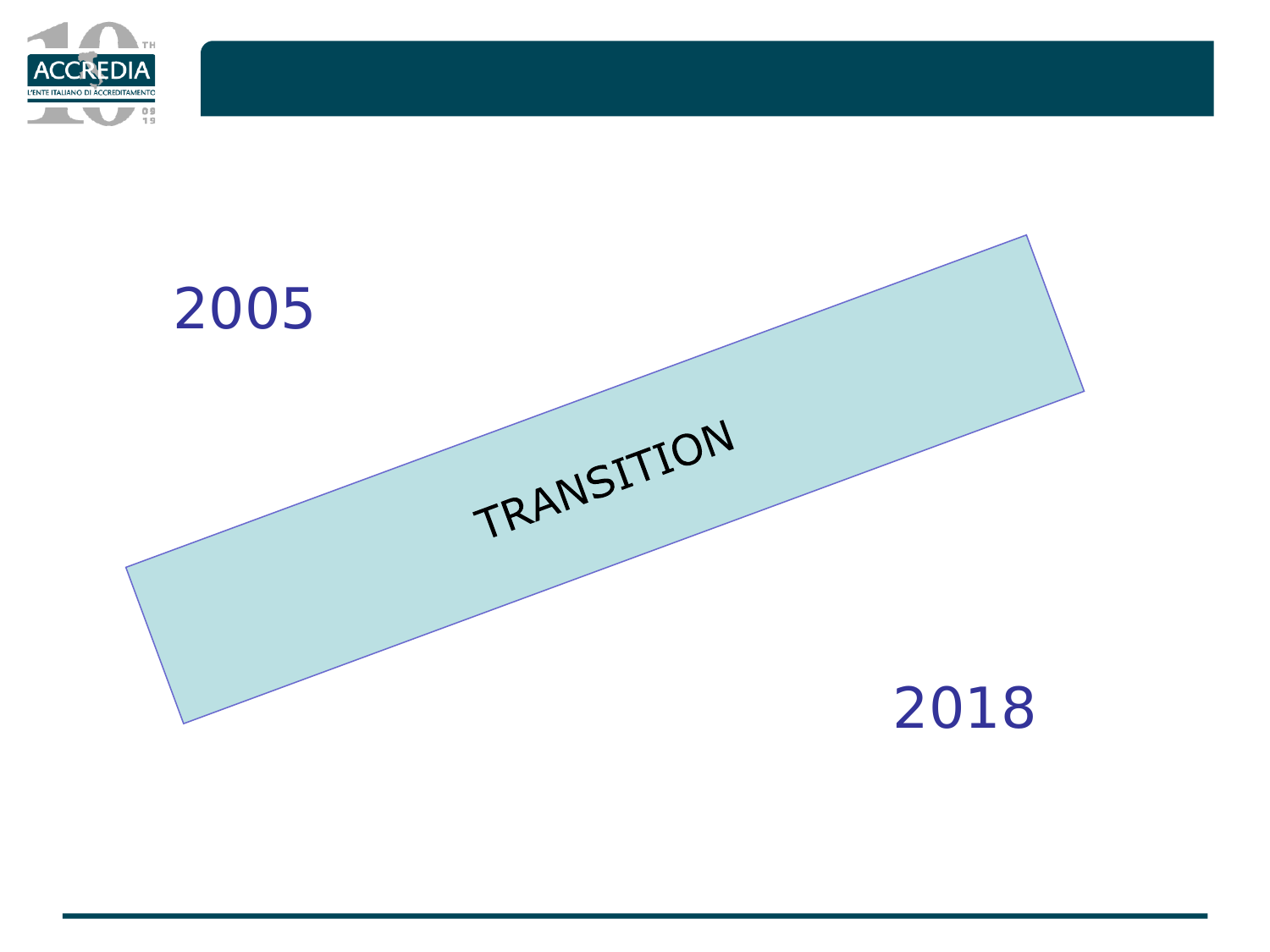

#### Accreditated Laboratories



Testing laboratories - ISO/IEC 17025: 2018: **182**

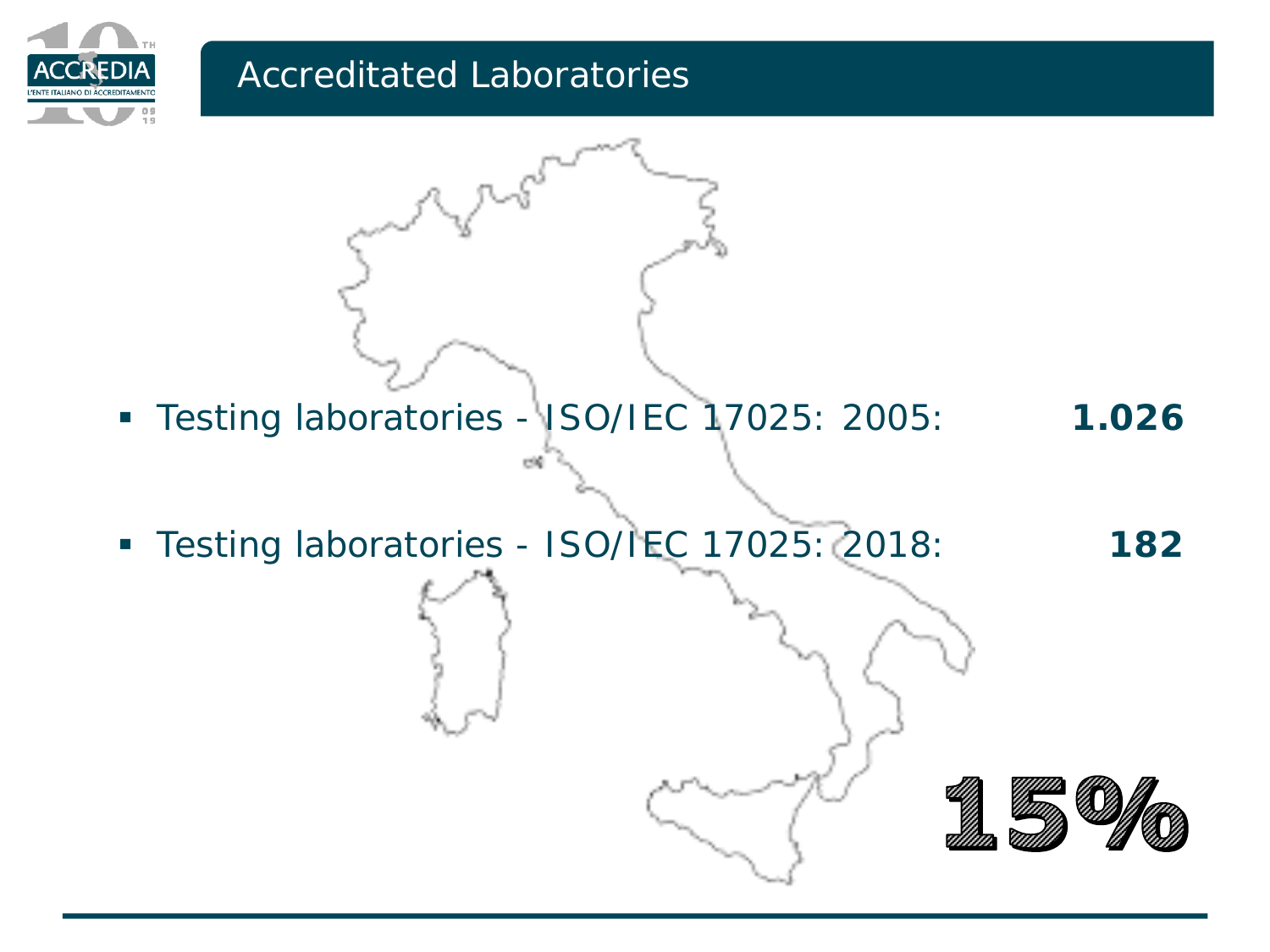

### **Example of Findings**

- NO risks and opportunities were identified and in particular the risks for impartiality on an on-going basis…
- NO internal audits have been performed against the new standard
- Aspects related to the new information provided for the Report, (eg: a disclaimer on the report when the information supplied by the customer can affect the validity of results)
- NO comunication or agreement with the customer about decision rule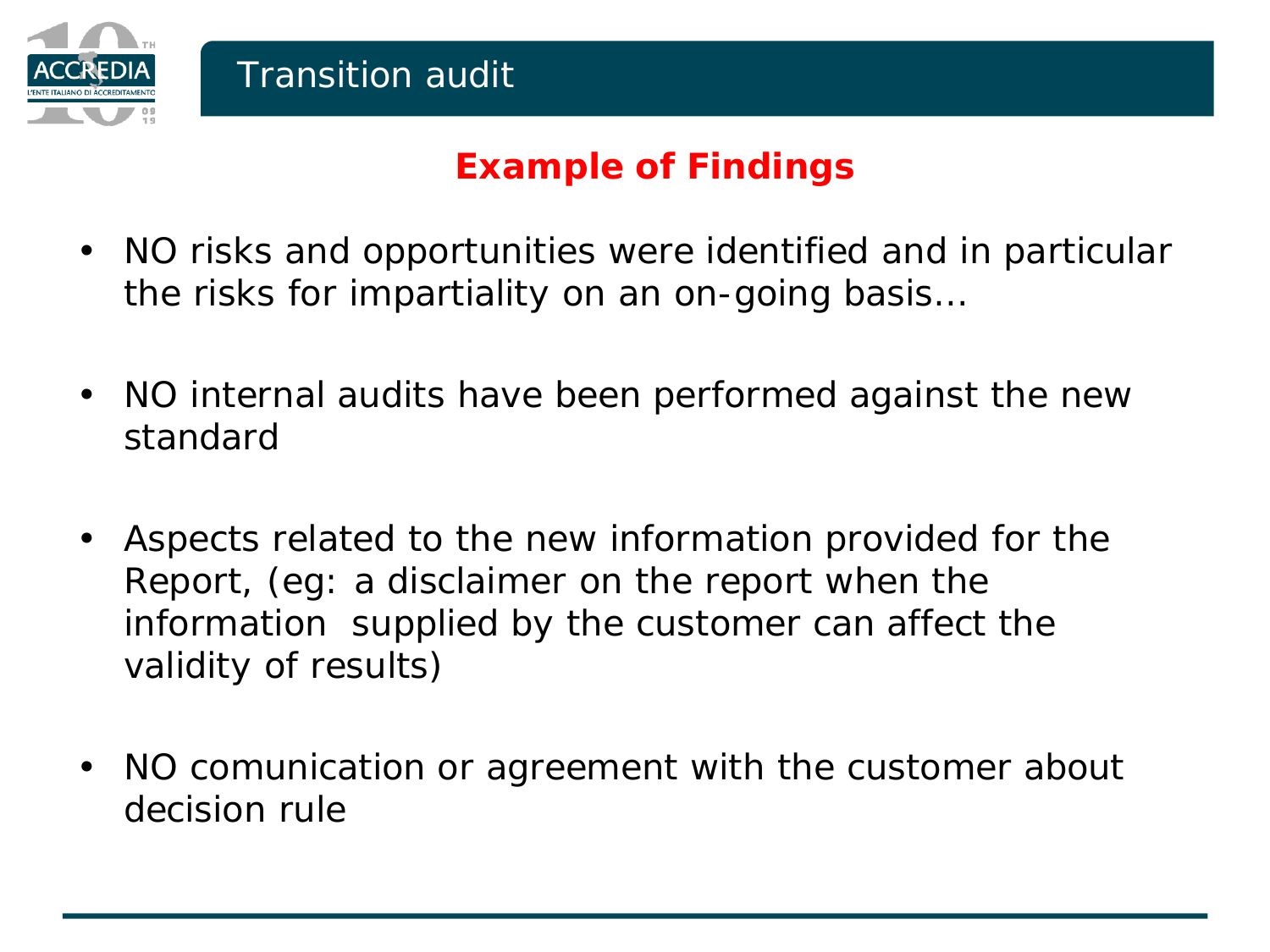

## **Transition**

The transition may be granted following the closure of the NC

- Documental verification of the evidence
- Supplementary audit
- No concession transition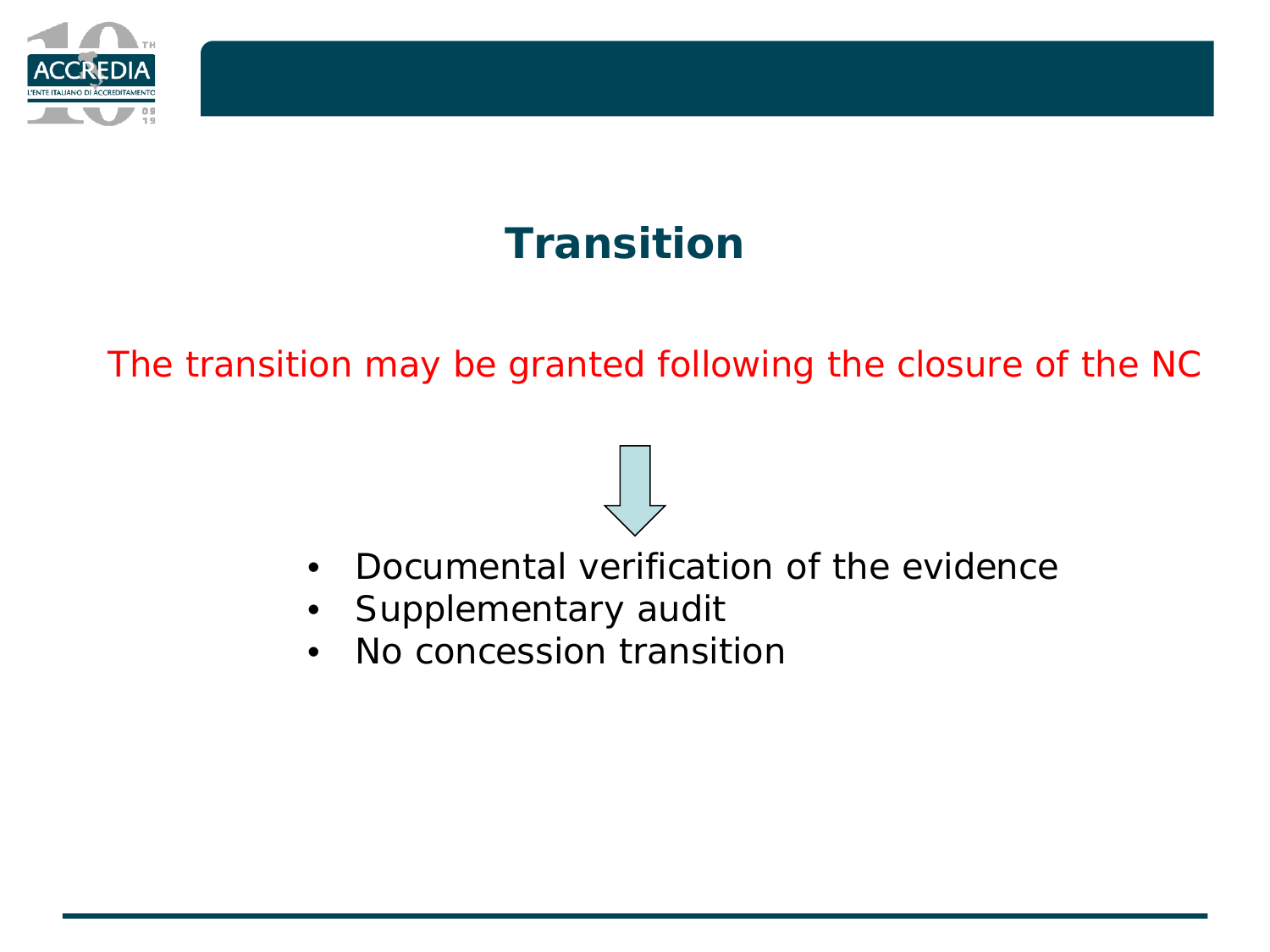

## *…and for plant pest diagnostic labs??*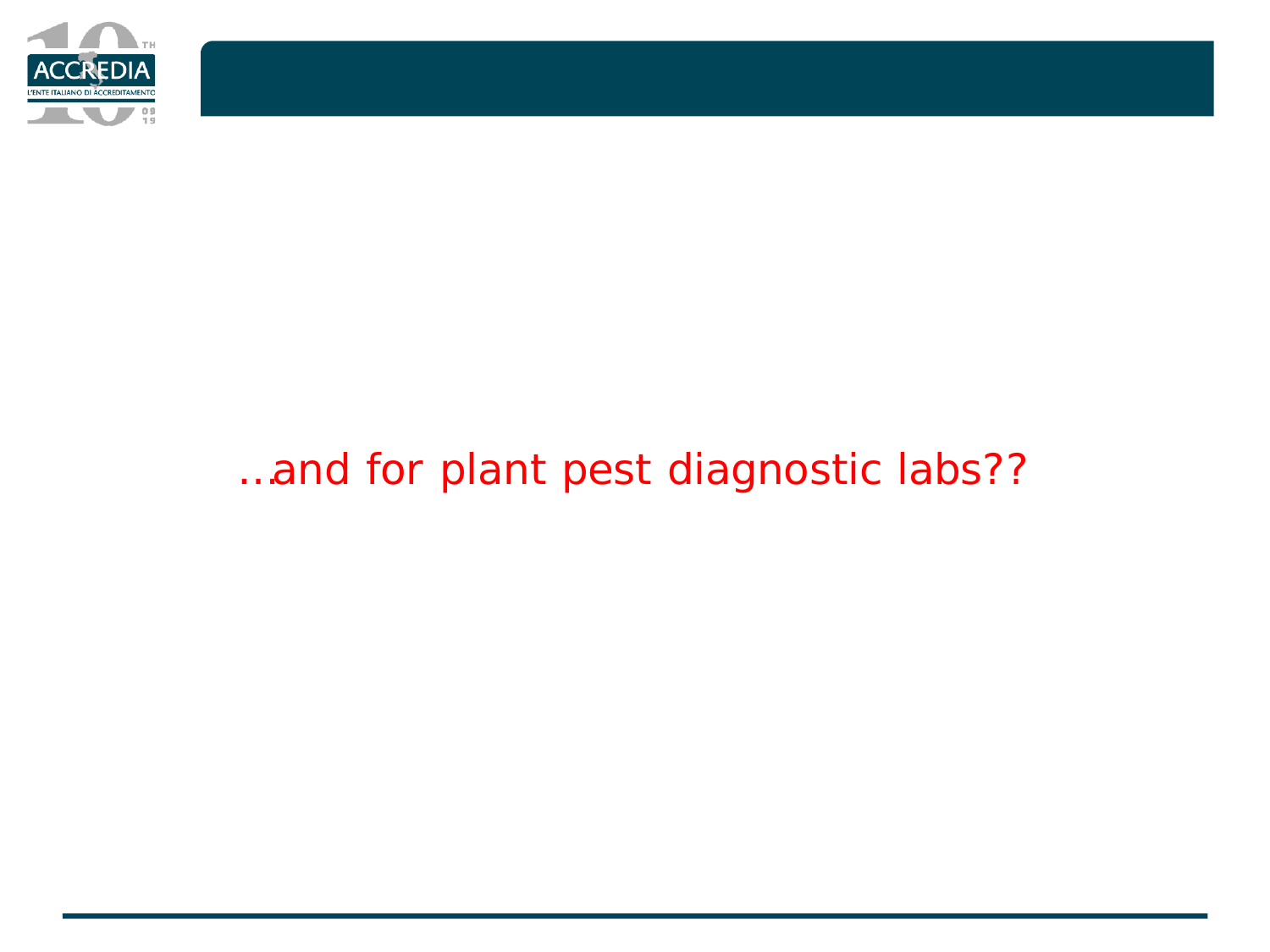



- **2** PUBLIC LABS
- **2** PRIVATE LABS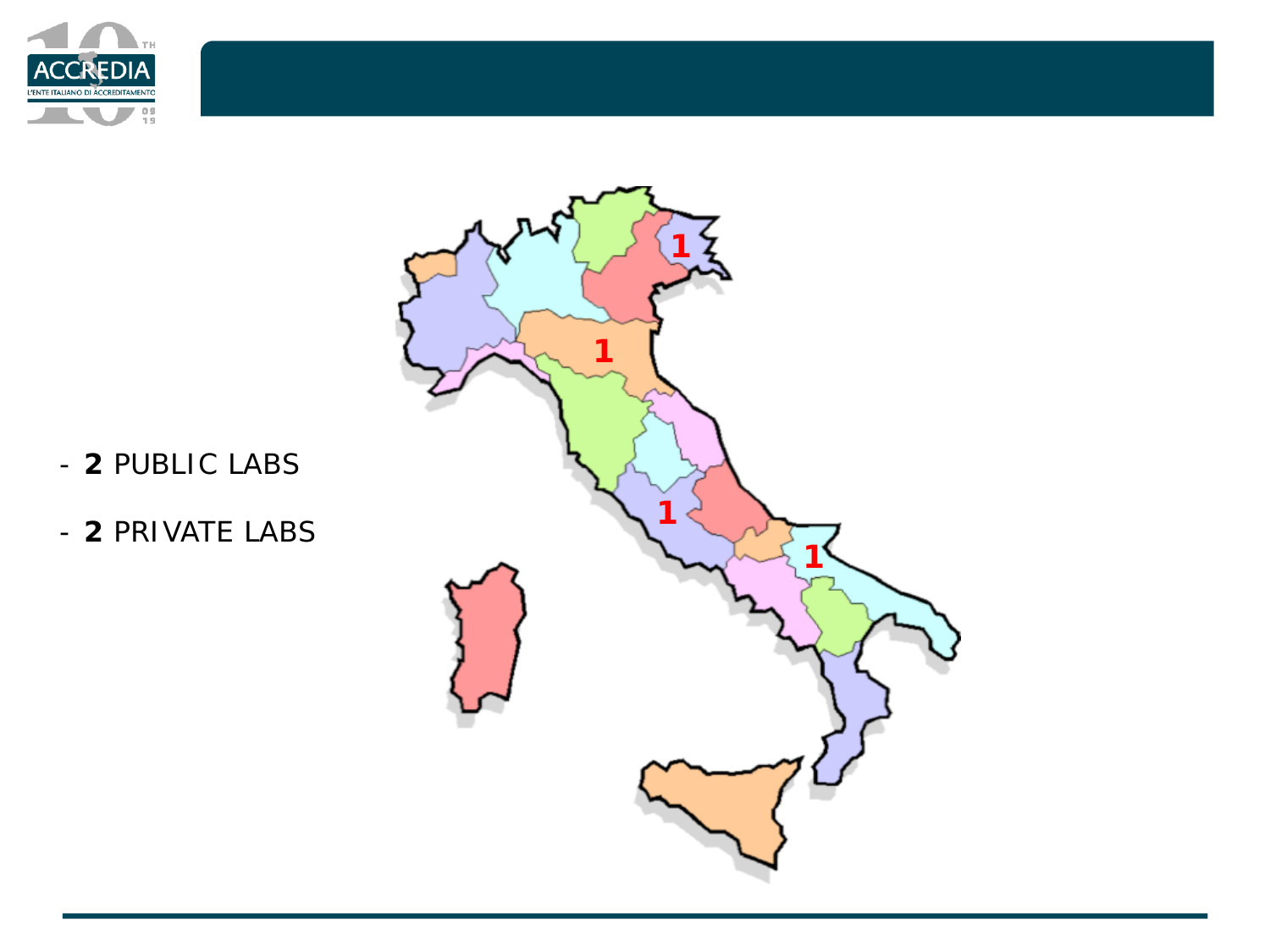

### **No transition assessment so far in this field**

### **Anyway in October 2019 the first plant pest diagnostic lab will be assessed according to new ISO/IEC 17025**

For the other labs, the transition audit are planned before february 2020